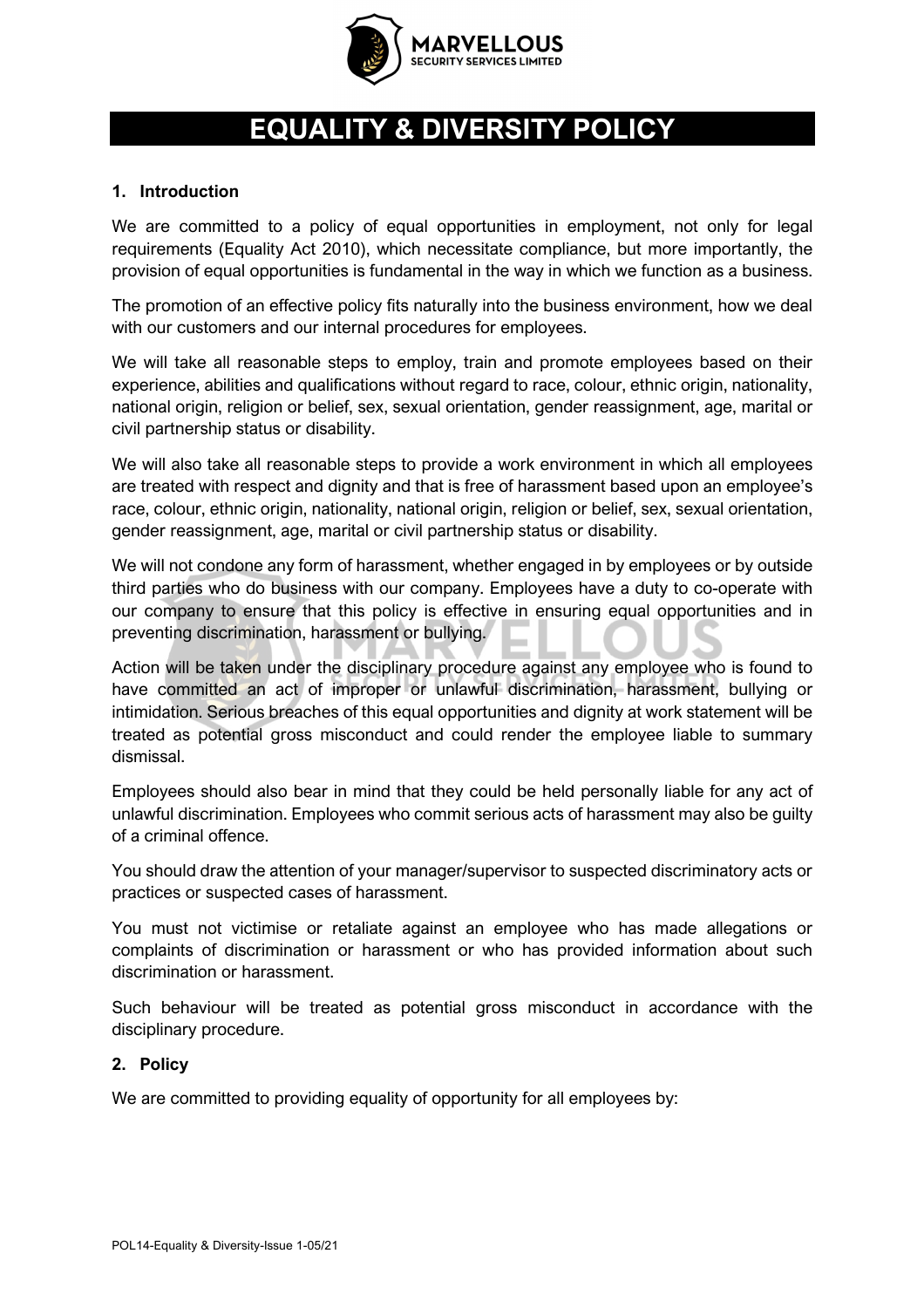

- Preventing any form of direct or indirect discrimination or victimisation or bullying. This includes sexual banter, offensive/suggestive comments which could be deemed harassment.
- Promoting a good and harmonious working environment where all individuals are treated with respect and dignity and in which no form of intimidation or harassment and discrimination will be tolerated.
- Fulfilling all legal obligations under relevant National and European Union legislation and associated Codes of Practice.
- We are also committed to ensuring customers are treated in a fair and equitable manner in our dealings with them and that all employees are protected from harassment and discrimination in their dealings with our customers.

#### **3. Legislation**

Legislation covers age, gender, marital or family status; gender reassignment; race, colour, nationality, ethnic or national origin; disability; sexual orientation, religion/belief; Trade Union membership or non-membership and in Northern Ireland political opinion.

There are significant penalties associated with unlawful discrimination for both the organisation and the individual. All employees, therefore, have a duty and a responsibility to respect this policy and act in accordance with it. Acts, which breach this policy, will not be tolerated and will be regarded as misconduct, which could lead to disciplinary proceedings being taken against the offending employee in accordance with the disciplinary procedure. Under equal opportunities, legislation employees can be made personally liable for acts of discrimination.

If anyone believes that he/she has suffered any form of discrimination, harassment or victimisation he/she is entitled to raise the matter through the formal Grievance Procedure. Acts, which breach this policy, will not be tolerated and will be regarded as misconduct, which could lead to disciplinary proceedings being taken against the offending employee in accordance with the disciplinary procedure.

Legislation also covers witnesses to any unacceptable act if they feel the conduct they have witnessed creates an offensive and degrading environment for them.

#### **4. Discrimination**

Unfair and unlawful discrimination in employment occurs as a result or prejudice, misconception and stereotyping which hinders the proper consideration of an individual's skills, abilities, potential and experience. It can be direct or indirect, intentional or unintentional.

Unlawful direct discrimination occurs when a person is treated less favourably than another on the grounds of gender or marital status; age, race, colour, nationality or ethnic or national origin or sexual orientation or religion or belief where the reason for the less favourable treatment is that he or she suffers from a disability, is pregnant or on maternity leave; and in Northern Ireland political opinion.

Direct discrimination, for example, can occur where a person is refused a job, training or promotion in any of these circumstances.

For the purposes of the Disability Discrimination legislation, the definition of "disability" is far wider than what may be expected of pre-conceived notions of disability in common parlance.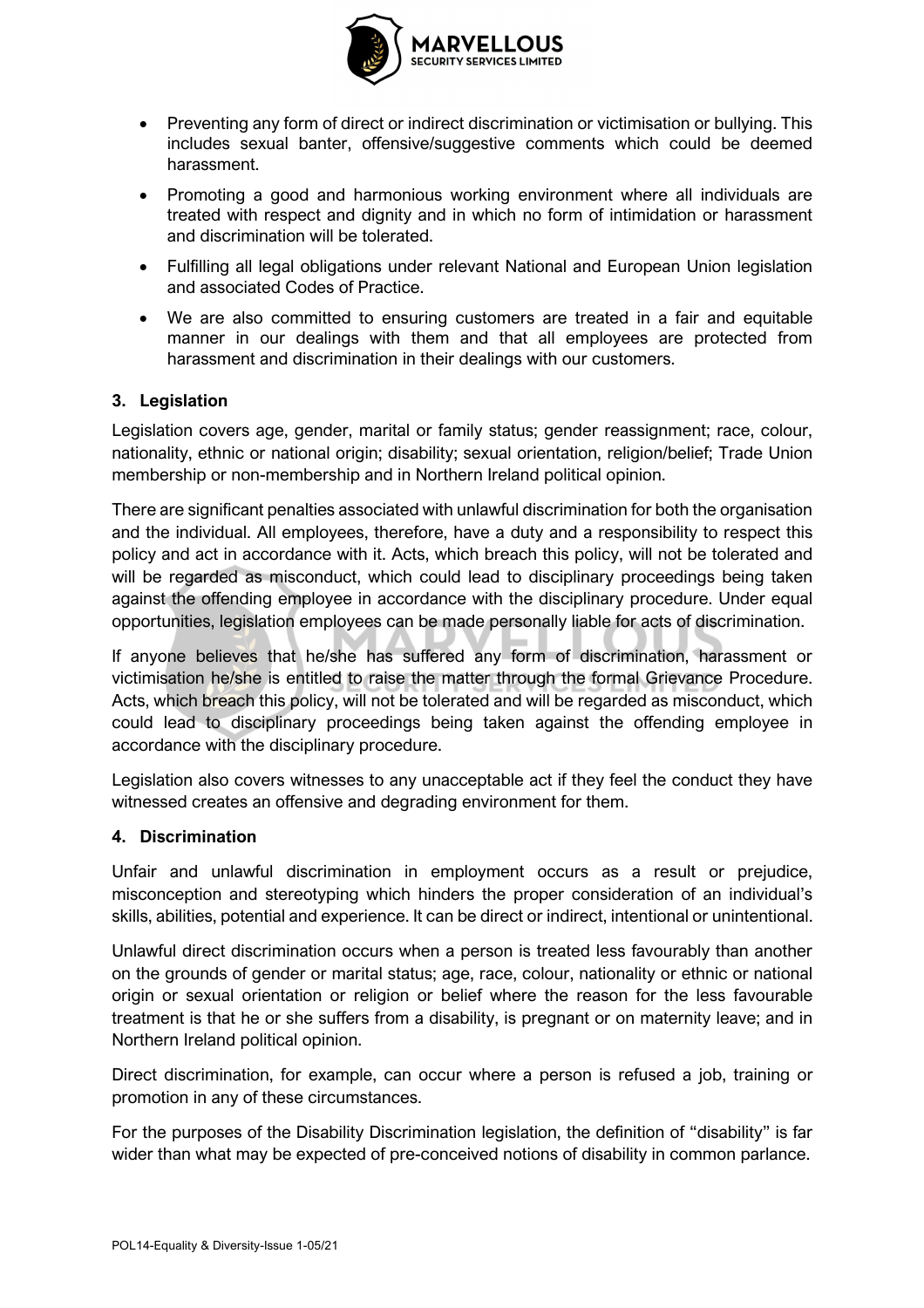

An employee may be disabled if he or she suffers from a physical or mental impairment, which has a substantial and long-term adverse effect on his or her ability to carry out, normal day to day activities. The following have been held to amount to a "disability": agoraphobia, ME, HIV, anxiety and depression, schizophrenia and learning disability.

Disability Discrimination occurs when an individual is unjustifiably disadvantaged in employment or recruitment for a reason connected with his or her disability unless the discrimination cannot be avoided, by making reasonable adjustments.

E.g., failure to recruit a wheelchair user, without first considering whether the working arrangements or premises can be reasonably adapted to meet the individual's needs.

Unlawful indirect discrimination occurs when a condition or requirement is applied to all people, but which in practice is such that fewer people in certain groups can comply and it cannot be shown to be justifiable. Some practices may look fair but have unintended discriminatory effects.

Indirect discrimination on the grounds of race can occur for example, where a company makes a GCSE or Higher-Grade English qualification a requirement as a selection criterion. This would have a disparately adverse impact on people educated overseas and may not be justified if all that is required for the job is to demonstrate a level of literacy.

Victimisation can occur when a person is treated less favourably than another person is, because he/she has brought proceedings, given evidence or complained about the behaviour of someone who has been discriminating against him/her or harassing him/her or others. Victimisation itself can be unlawful.

# **5. Equal Opportunities Awareness**

There are significant penalties associated with unlawful discrimination for both the employee and the company. The excuse of "not knowing" about the legislation is not an acceptable defence; therefore, it is important that we are all aware of our responsibilities in this regard.

It is up to each of us, and particularly management, to promote self-awareness and to cultivate the appropriate business behaviours amongst employees who report to them.

It is important that we do not allow unfair or unjustified assumptions about specific groups of people influence our behaviour and interactions in the workplace.

## **6. Recruitment, Advertising and Selection**

The recruitment process will be conducted in such a way as to result in the selection of the most suitable person for the job in terms of relevant experience, abilities, and qualifications.

We are committed to applying its equal opportunities policy statement at all stages of recruitment and selection.

Advertisements will encourage applications from all suitably qualified and experienced people. When advertising job vacancies, to attract applications from all sections of the community, we will, as far as reasonably practicable: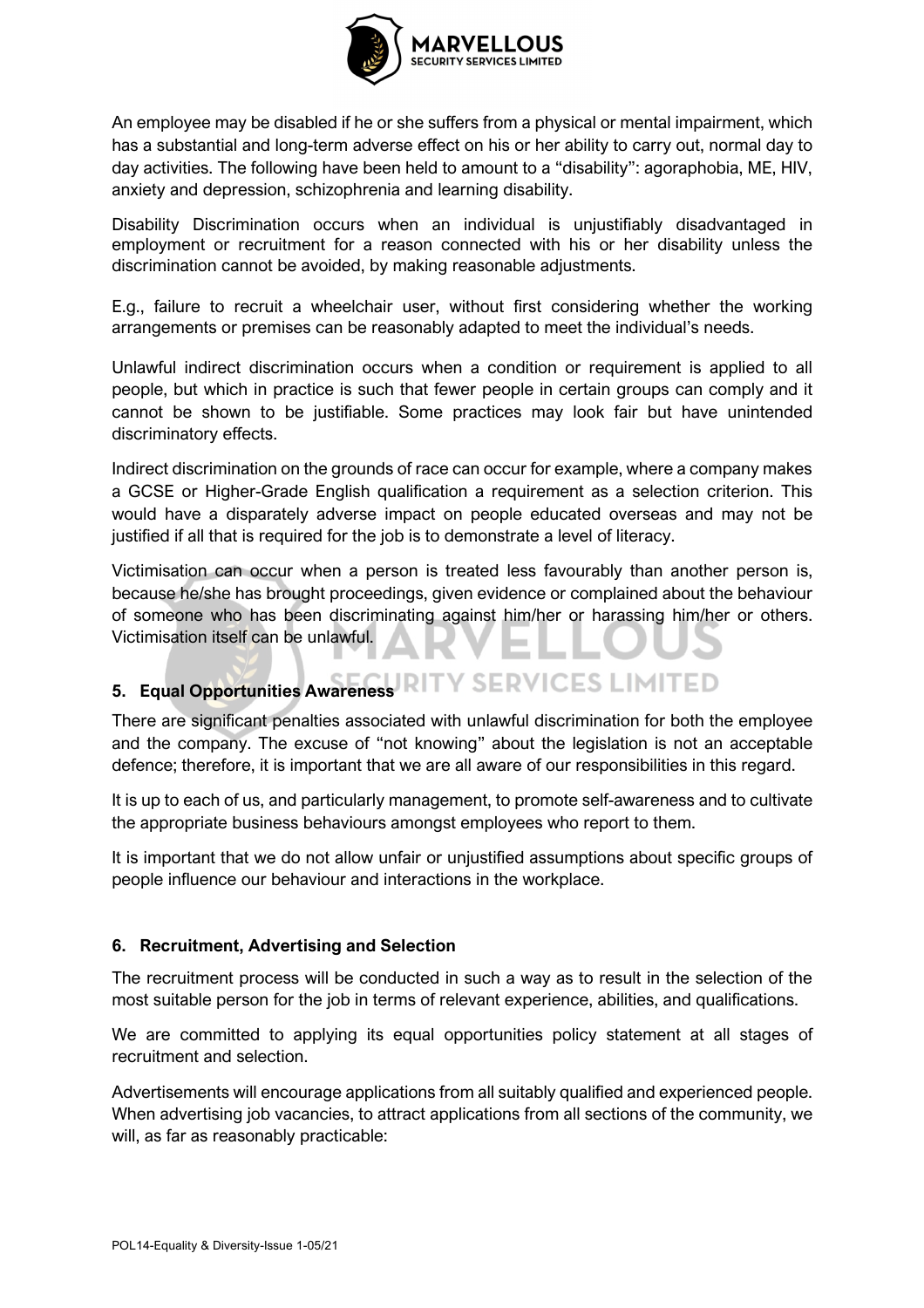

- Ensure advertisements are not confined to those publications, which would exclude or disproportionately reduce the numbers of applicants of a particular gender, sexual orientation, age, religion or racial group.
- Avoid prescribing any unnecessary requirements which would exclude a higher proportion of a particular gender, sexual orientation, age, religion, or racial group or which would exclude disabled job applicants.
- Avoid prescribing any requirements as to marital or civil partnership status.

Where vacancies may be filled by promotion or transfer, they will be published to all eligible employees in such a way that they do not restrict applications from employees of any gender, sexual orientation, age, religion, or racial group or from employees with a disability.

The selection process will be carried out consistently for all jobs at all levels. All applications will be processed in the same way. The staff responsible for short-listing, interviewing, and selecting candidates will be clearly informed of the selection criteria and of the need for their consistent application. Person specifications and job descriptions will be limited to those requirements that are necessary for the effective performance of the job.

Wherever possible, all applicants will be interviewed by at least two interviewers and all questions asked of the applicants will relate to the requirements of the job. The selection of new staff will be based on the job requirements and the individual's suitability and ability to do, or to train for, the job in question.

With disabled job applicants, the company will have regard to its duty to make reasonable adjustments to work provisions, criteria, and practices or to work premises in order to ensure that the disabled person is not placed at a substantial disadvantage in comparison with persons who are not disabled.

If it is necessary to assess whether personal circumstances will affect the performance of the job (for example, if the job involves unsociable hours or extensive travel), this will be discussed objectively, without detailed questions based on assumptions about race, colour, ethnic origin, nationality, national origin, religion or belief, sex, sexual orientation, gender reassignment, age, marital or civil partnership status, disability, children and/or domestic obligations.

## **7. Training and Promotion**

We will train all manager/supervisors on our policy on equal opportunities and in helping them identify discriminatory acts or practices or acts of harassment or bullying.

Managers/supervisors will be responsible for ensuring they actively promote equal opportunity within the departments for which they are responsible.

We will also provide training to all employees to help them understand their rights and responsibilities in relation to 'dignity at work' guiding them in what they can do to create a work environment that is free of bullying and harassment.

Where a promotional system is in operation, it will not be discriminatory, and it will be checked from time to time to assess how it is working in practice.

When a group of workers predominantly of one race, religion, sex, sexual orientation or age group or a worker with a disability appears to be excluded from access to promotion, transfer, and training and to other benefits, the promotional system will be reviewed to ensure there is no unlawful discrimination.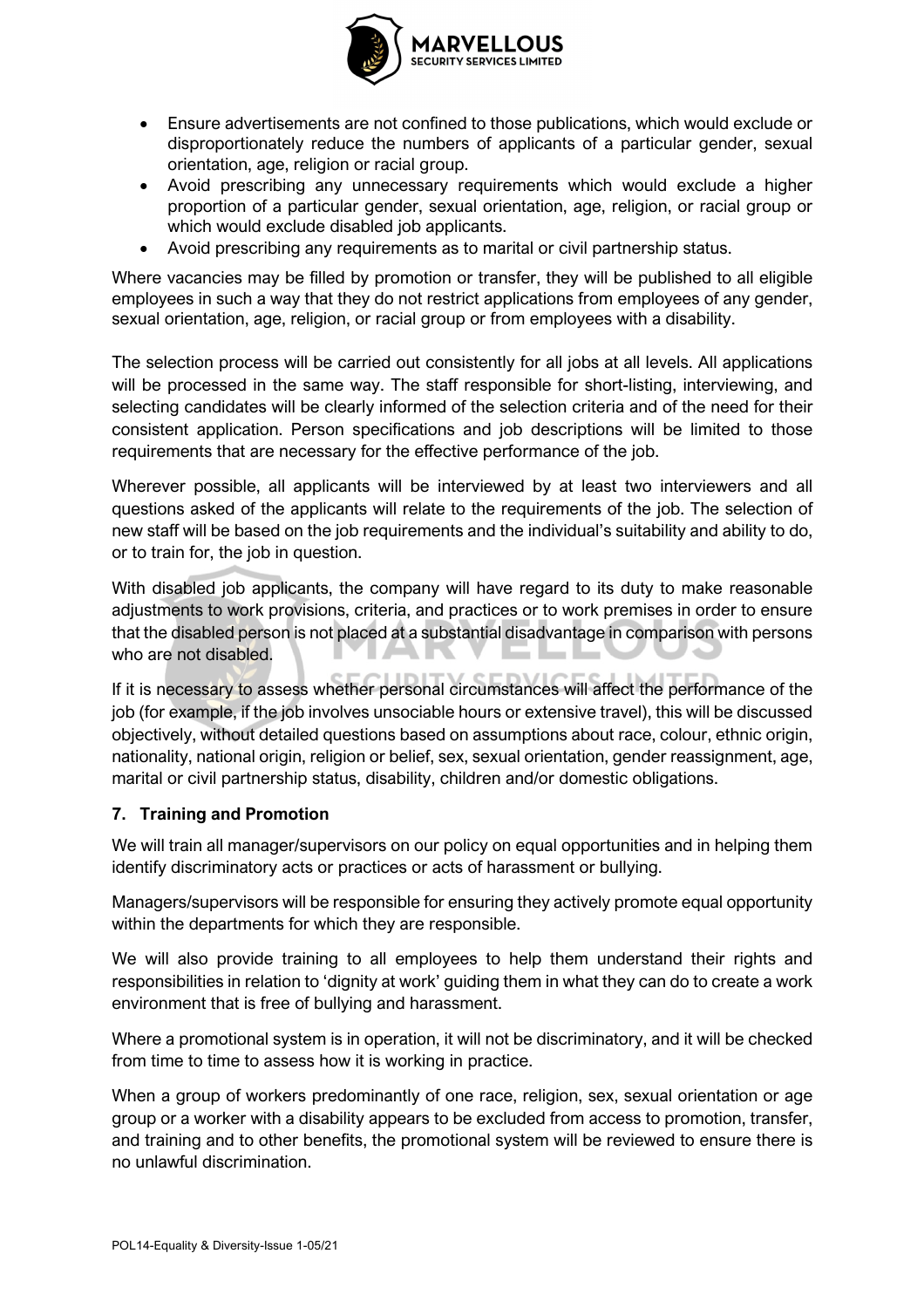

# **8. Terms of Employment, Benefits, Facilities and Services**

All terms of employment, benefits, facilities, and service will be reviewed from time to time, in order to ensure that there is no unlawful discrimination on the grounds of race, colour, ethnic origin, nationality, national origin, religion, belief, sex, sexual orientation, gender reassignment, age, marital, civil partnership status, or disability.

# **9. Equal Pay**

We are committed to equal pay in employment. It believes its male and female employees should receive equal pay for like work, work rated as equivalent or work of equal value.

To achieve this, we will endeavour to maintain a pay system that is transparent, free from bias and based on objective criteria.

## **10. Bullying and Harassment**

Bullying is offensive or intimidating behavior or an abuse or misuse of power which undermines or humiliates an employee.

Harassment occurs where, on the ground of an employee's race, colour, ethnic origin, nationality, national origin, religion or belief, sex, sexual orientation, gender reassignment, age, marital or civil partnership status or disability, a person engages in unwanted conduct that:

- has the purpose of violating the employee's dignity at work, or of creating an intimidating, hostile, degrading, humiliating or offensive work environment for the employee; or
- is reasonably considered by the employee to have the effect of violating his or her dignity at work, or of creating an intimidating, hostile, degrading, humiliating or offensive work environment for the employee, even if this effect was not intended by the person responsible for the conduct.

Conduct may be harassment whether the person intended to offend. Something intended as a "joke" or as "office banter" may offend another person.

This is because different employees find different levels of behavior acceptable and everyone has the right to decide for themselves what behavior they find acceptable to them. Legislation also covers 'witnesses' to such an act if they believe the conduct creates an offensive and degrading environment for them.

Behaviour which a reasonable person would realise would be likely to offend an employee will always constitute harassment without the need for the employee having to make it clear that such behaviour is unacceptable, for example, touching someone in a sexual way.

With other forms of behaviour, it may not always be clear in advance that it will offend a particular employee, for example, office banter and jokes.

In these cases, the behaviour will constitute harassment if the conduct continues after the employee has made it clear, by words or conduct, that such behaviour is unacceptable to him or her. A single incident can amount to harassment if it is sufficiently serious.

Harassment also occurs where, on the ground of the employee's rejection of or submission to unwanted conduct of the kind specified above, a person treats the employee less favourably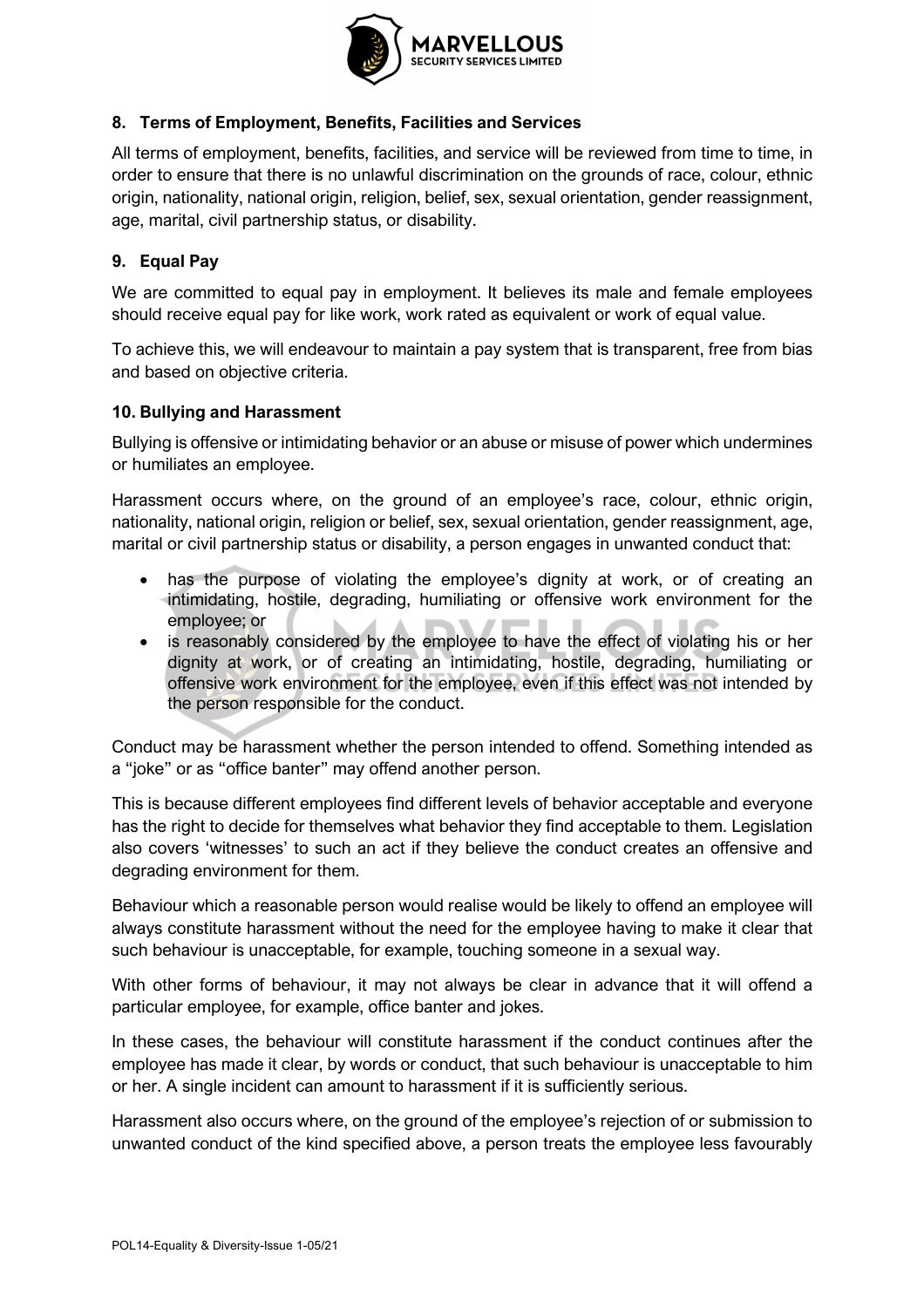

than he or she would treat him or her had he or she not rejected, or submitted to, the unwanted conduct.

#### **Examples**

Bullying and harassment may be verbal, non-verbal, written or physical. Examples of unacceptable behaviour include, but are not limited to, the following:

- Unwelcome sexual advances, requests for sexual favours, other conduct of a sexual nature
- Subjection to obscene or other sexually suggestive or racist comments or gestures
- The offer of rewards for going along with sexual advances or threats for rejecting sexual advances
- Jokes or pictures of a sexual or racial nature
- Demeaning comments about an employee's appearance
- Questions about a person's sex life
- The use of nick names related to an employee's sex, sexual orientation, gender reassignment, race, religion, age or disability
- Picking on or ridiculing an employee
- Isolating an employee or excluding him or her from social activities or relevant workrelated matters.

## **11. Equal Opportunities Complaints Procedure**

All allegations of discrimination or harassment will be dealt with seriously, confidentially and speedily.

We will not ignore or treat lightly grievances or complaints of discrimination or harassment from members of a particular race, colour, ethnic origin, nationality, national origin, religion or belief, sex, sexual orientation or age or from employees, who have undergone gender reassignment, are married, have entered into a civil partnership or have a disability.

With cases of harassment, while we encourage employees who believe they are being harassed to notify the offender (by words or by conduct) that his or her behaviour is unwelcome, we also recognise actual or perceived power and status disparities may make such confrontation impractical.

All employees have the right to a working environment free from unfair discrimination, harassment, or victimisation of any kind.

It is important than anyone experiencing any of these types of behaviour does not ignore the problem. Confidential advice and counselling can be made available.

It can be made clear to the person concerned that the behaviour is considered offensive and that it must stop.

An employee who feels unable to do this should ask his/her manager/supervisor or, or if the manager/supervisor is directly involved, a colleague or another manager to speak to the individual.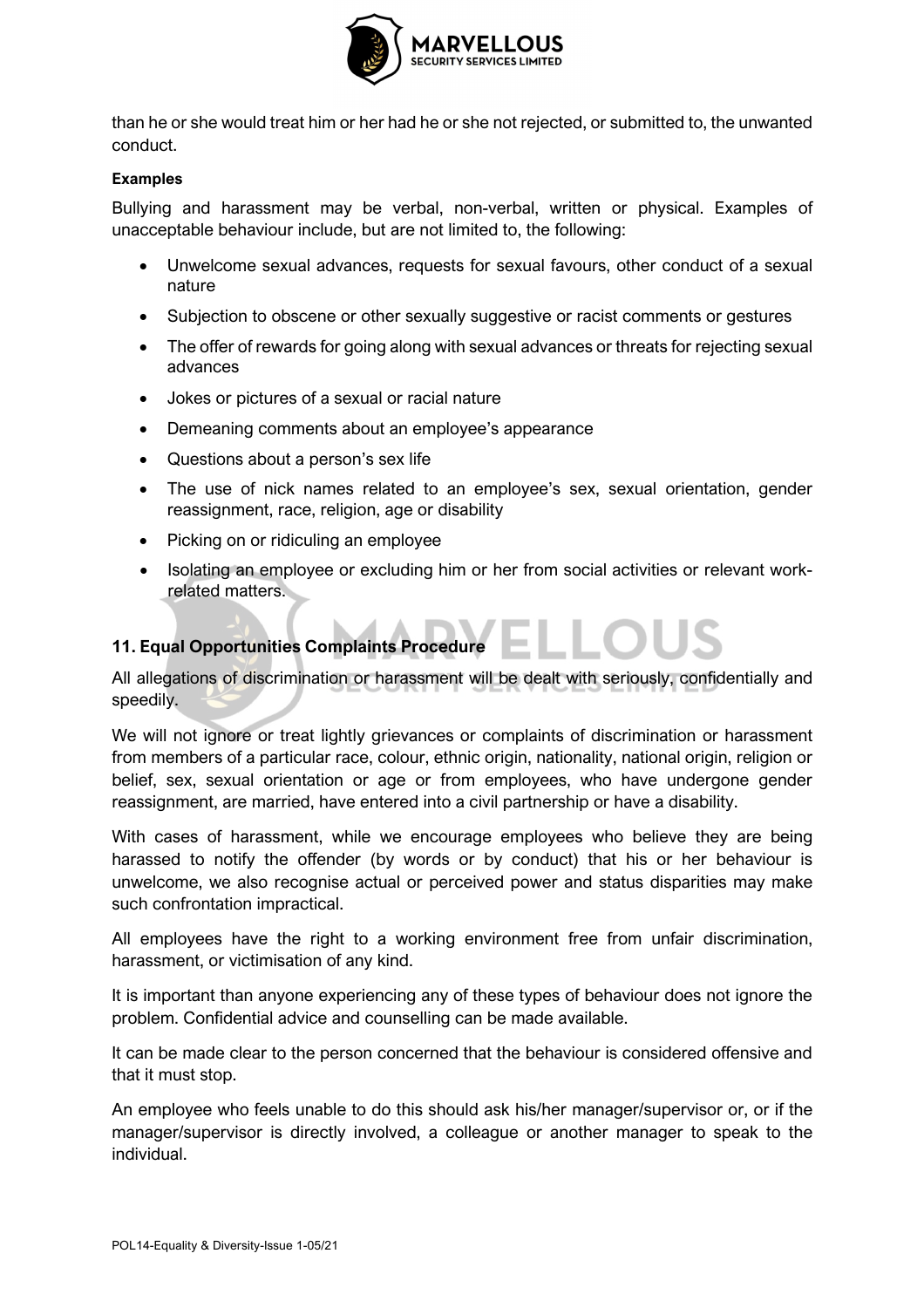

This is an informal way of approaching the problem, however, if the situation persists then it should be raised formally through the Grievance Procedure.

It is not necessary to have told the person whose behaviour is causing concern to stop or to have gone through the informal steps before making a formal complaint. Complaints should be raised as soon as possible so that the matter can be dealt with quickly.

While it is preferable that a formal complaint should be made in writing, this will not preclude the investigation of a complaint, which has been made verbally.

The matter should be raised first with the complainant's manager/supervisor. If this would cause embarrassment or if the complainant feels it inappropriate, for example, if the manager is the subject of the complaint, then the matter should be raised with the Managing Director.

A confidential interview will be arranged to establish the full details. A prompt and thorough investigation will be carried out by an impartial investigator.

It is useful to keep a record of events, incidents and dates to assist the investigation.

If you wish to make a complaint of discrimination or harassment, you should follow the following steps:

- a) First, report the incident of discrimination or harassment to your manager/supervisor. If you do not wish to speak to your manager/supervisor, you can instead speak to an alternative manager or to a member of the Human Resources Department.
- b) Such reports should be made promptly so that investigation may proceed and any action taken expeditiously.
- c) All allegations of discrimination or harassment will be taken seriously. The allegation will be promptly investigated and, as part of the investigatory process, you will be interviewed and asked to provide a written witness statement setting out the details of your complaint. Confidentiality will be maintained during the investigatory process to the extent that this is practical and appropriate in the circumstances. In order to effectively investigate an allegation, we must be able to determine the scope of the investigation and the individuals who should be informed of or interviewed about the allegation.
- d) For example, the identity of the complainant and the nature of the allegations must be revealed to the alleged harasser or discriminator so that he or she is able to fairly respond to the allegations.
- e) The company reserves the right to arrange for another manager to conduct the investigation other than the manager with whom you raised the matter
- f) We will also invite you to attend at least one meeting at a reasonable time and place at which your complaint can be discussed. You must take all reasonable steps to attend that meeting and you have the right to be accompanied at it by either a trade union official or a fellow employee of your choice.
- g) Once the investigation has been completed and after the meeting with you has taken place, you will be informed in writing of the outcome and our conclusions and decision as soon as possible.
- h) You will also be notified in writing of your right to appeal against our decision if you are not satisfied with it. The company is committed to taking appropriate action with respect to all complaints of discrimination or harassment which are upheld.
- i) If you wish to appeal against the decision, you must appeal in writing to a more senior manager or to the Managing Director within five working days of the decision.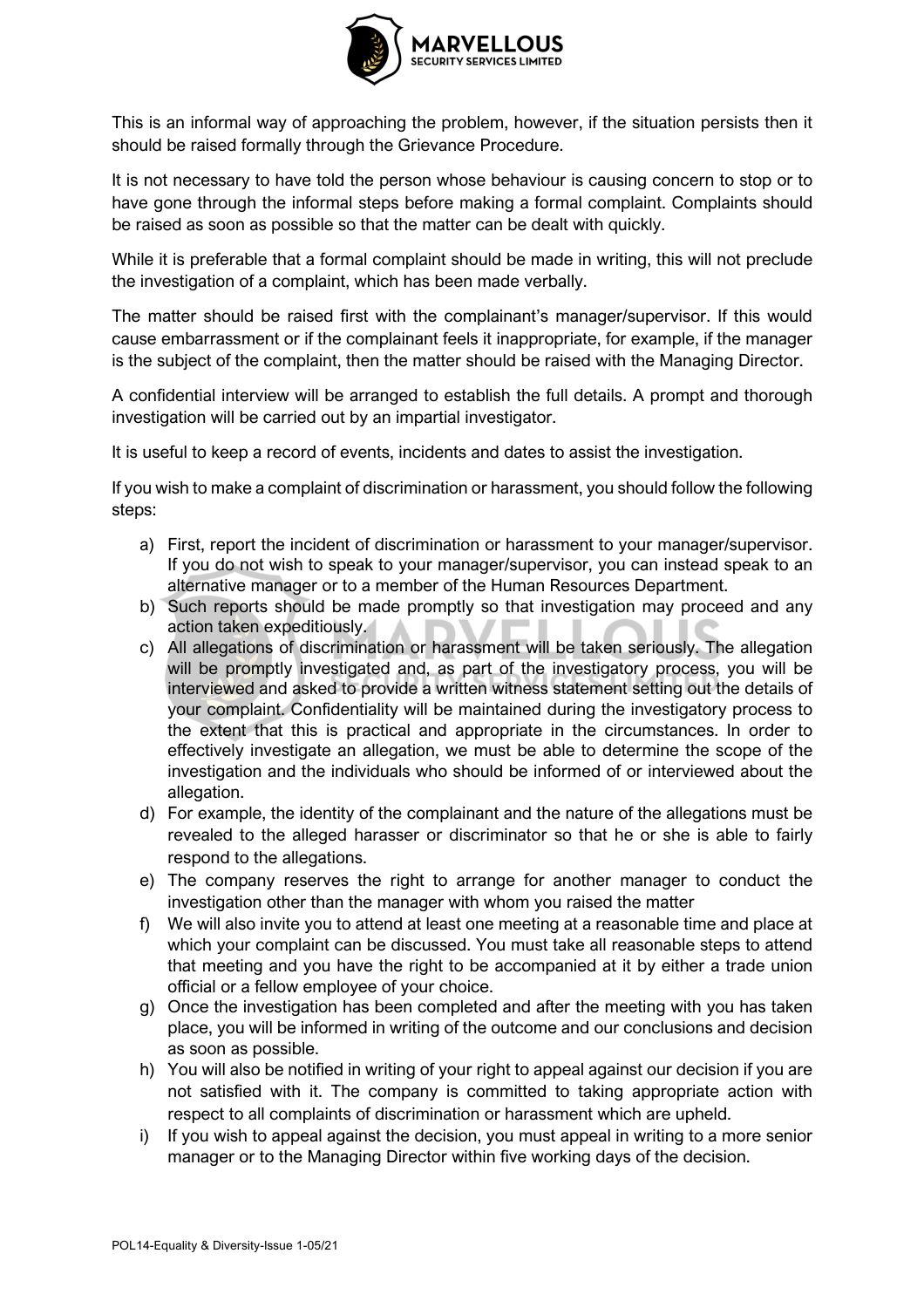

- j) On receipt of an appeal, a more senior manager or the Managing Director (who may not be the person to whom you addressed your appeal) shall make arrangements to hear it at an appeal meeting and at that meeting you may again, if you wish, be accompanied by either a trade union official or a fellow employee of your choice.
- k) You must take all reasonable steps to attend that meeting. Following the meeting, the relevant manager or the Managing Director will inform you in writing of the final decision on your appeal.
- l) You will not be penalised for raising a complaint, even if it is not upheld, unless your complaint was both untrue and made in bad faith.
- m) If your complaint is upheld and the harasser or discriminator remains in employment, the company will take all reasonable steps to ensure that you do not have to continue working alongside him or her if you do not wish to do so.
- n) If your complaint is not upheld, arrangements will be made for you and the alleged harasser or discriminator to continue or resume working and to repair working relationships.

Alternatively, you may, if you wish, use the grievance procedure to make a complaint.

The formal procedure will provide:

- A right for both parties to be accompanied or represented
- A commitment with regard to a realistic time scale for resolution of the problem.
- A commitment as to confidentiality as far as possible for everyone involved.
- Support to all parties during and after complaint/investigation.
- A fair and impartial hearing for those involved. CES LIMITED

If the investigation reveals that the complaint is well founded, prompt attention and disciplinary action designed to stop the behaviour immediately and prevent its recurrence will be taken. Disciplinary action against the person alleged to have committed the behaviour complained about may include dismissal, depending on the seriousness of the misconduct.

Any employee who is found to have discriminated against or harassed another employee in violation of this policy will be subject to disciplinary action under our disciplinary procedure. Such behaviour may be treated as gross misconduct and could render the employee liable to summary dismissal. In addition, manager/supervisors who had knowledge that such discrimination or harassment had occurred in their departments but who had taken no action to eliminate it will also be subject to disciplinary action under the disciplinary procedure.

If the investigation reveals that the complaint is malicious, disciplinary action may be taken against the complainant.

Employees will be protected from intimidation, victimisation or discrimination should this occur because of filing a complaint or assisting in an investigation. Retaliation against an individual complaining about harassment is a disciplinary offence.

## **12. Monitoring Equal Opportunity and Diversity at Work**